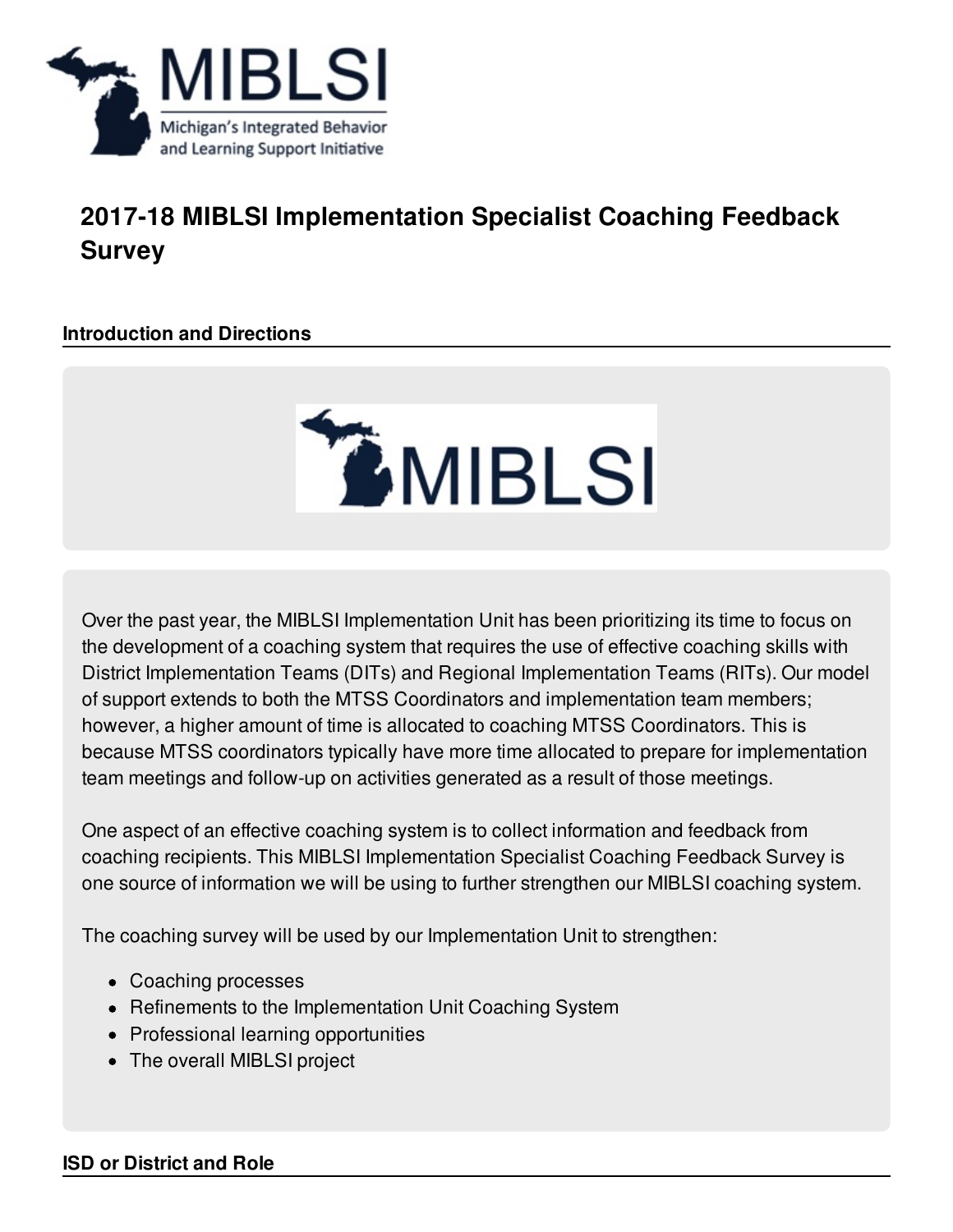LCCCC Show/hide trigger exists.

1. Select your district or ISD **\***

Chippewa Hills School District Clinton County RESA Copper Country ISD Flint Community Schools Hamilton Community Schools Hastings Area School District Ionia Public Schools Manistique Area Schools Montcalm Area ISD Chippewa Hills School District<br>
Clinton Country RESA<br>
Copper Country ISD<br>
Flint Community Schools<br>
Hamilton Community Schools<br>
Hastings Area School District<br>
Ionia Public Schools<br>
Manistique Area Schools<br>
Montcalm Area ISD Portland Public Schools Saranac Community Schools Swartz Creek Community Schools

2. There will be three brief additional questions for Liaisons to answer. Please select whether or not you serve in that role. **\***

- $\Box$  Yes, I also serve in the Liaison role
- $\Box$  No, I do not serve in the Liaison role
- 3. Optional: Name

### **Feedback**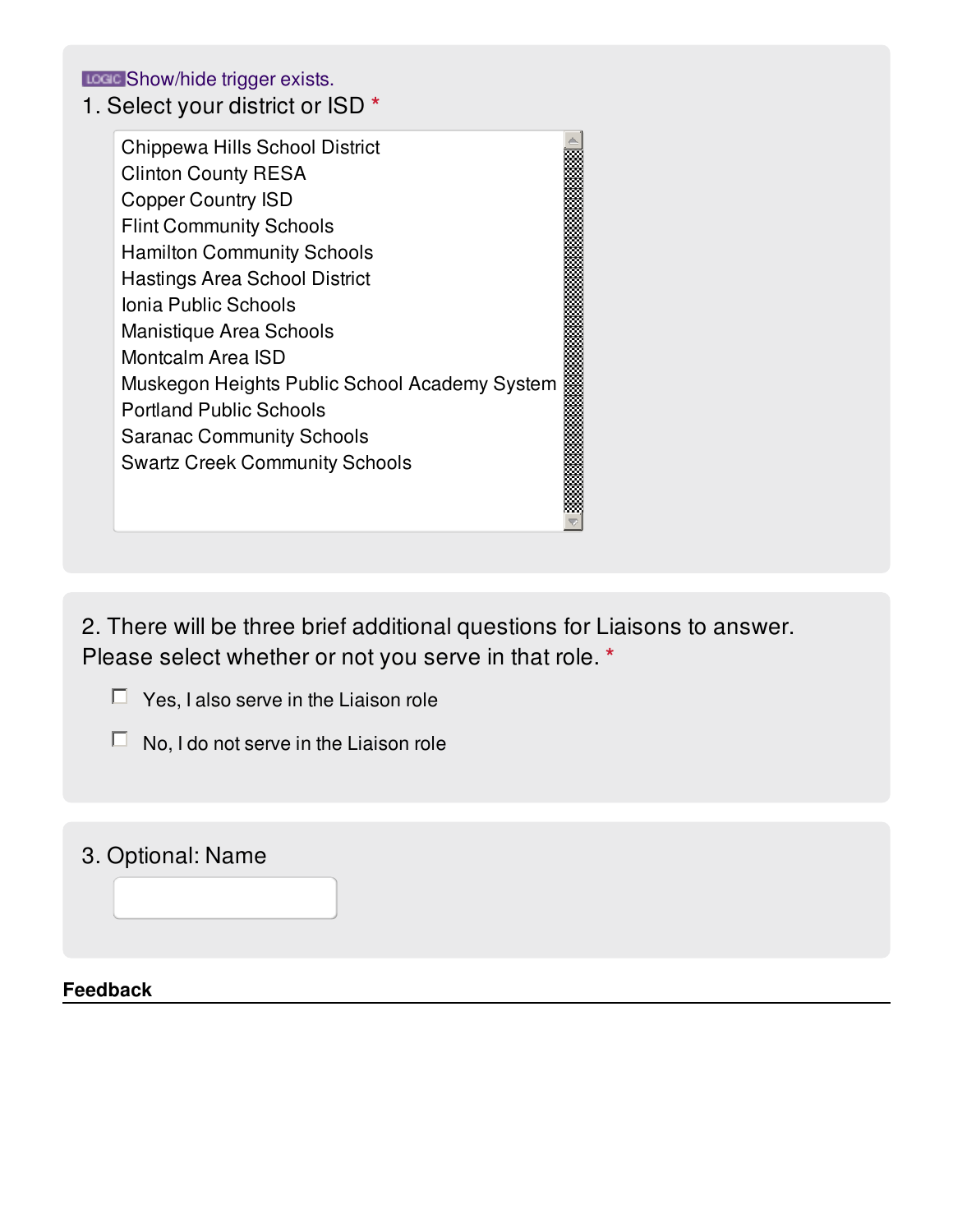| 4. The frequency of coaching for the RIT/DIT is: * |  |  |  |
|----------------------------------------------------|--|--|--|
|                                                    |  |  |  |

- Weekly
- Every other week
- **Monthly**  $\bullet$
- Quarterly

**Comments** 

5. Coaching has strengthened our team's ability to effectively support MTSS implementation in my region/district.

(If you select a "disagree" option, please assist MIBLSI by providing suggestions in the comments field.) **\***

| $\circ$<br><b>Strongly Agree</b> | <b>O</b> Agree             | <b>C</b> Somewhat Agree    |
|----------------------------------|----------------------------|----------------------------|
| $\circ$<br>Somewhat Disagree     | $\circ$<br><b>Disagree</b> | <b>C</b> Strongly Disagree |
| Comments                         |                            |                            |
|                                  |                            |                            |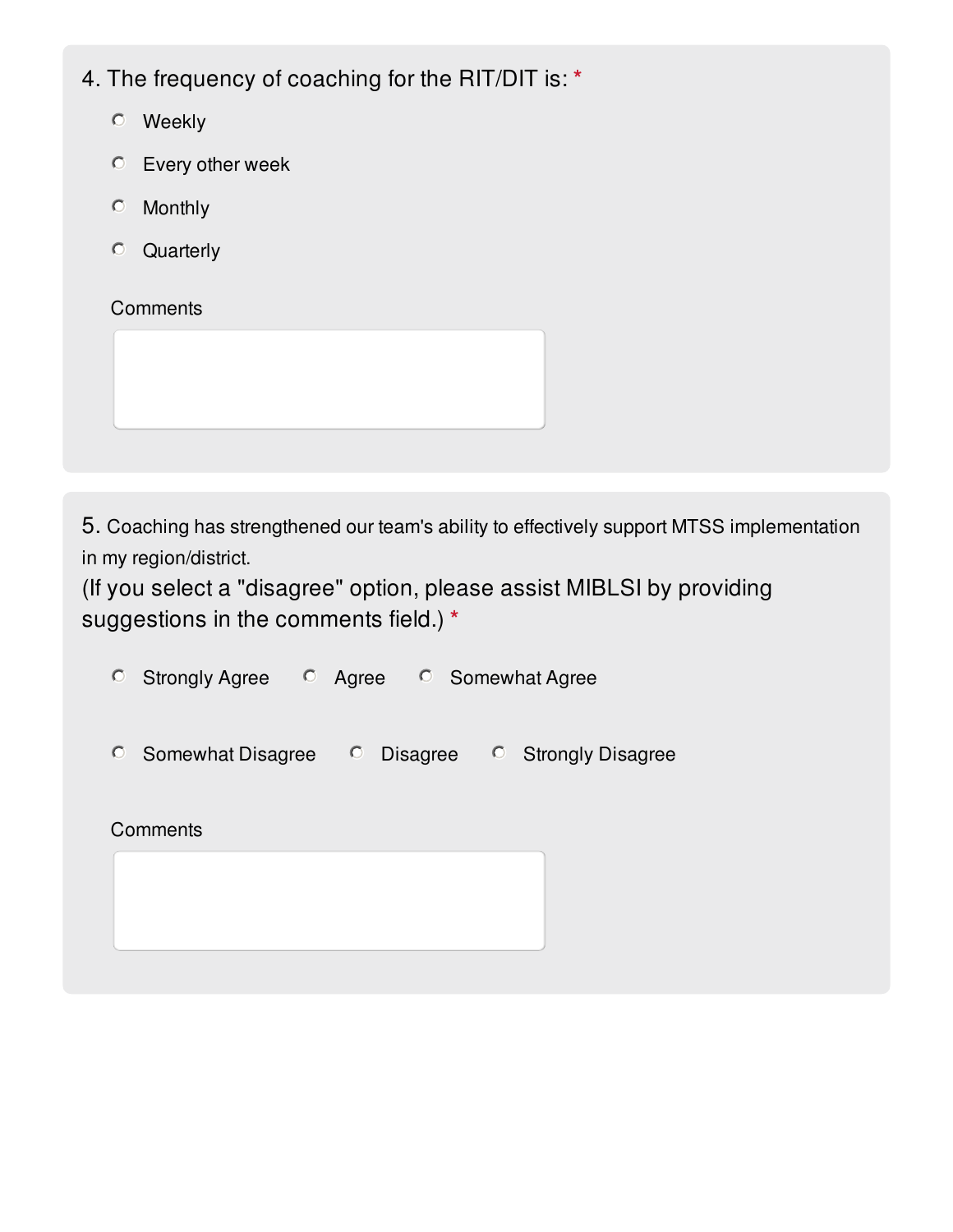6. I am seeing a difference in MTSS implementation efforts across my region/District as a result of building our capacity to select, successfully use, and scale up the behavior and reading MTSS Components.

(If you select a "disagree" option, please assist MIBLSI by providing suggestions in the comments field.) **\***

| $\circ$<br><b>Strongly Agree</b> | <b>C</b> Agree <b>C</b> Somewhat Agree |                            |
|----------------------------------|----------------------------------------|----------------------------|
| $\circ$<br>Somewhat Disagree     | $\circ$<br>Disagree                    | <b>C</b> Strongly Disagree |
| Comments                         |                                        |                            |

7. The feedback I am receiving aligns with the ISD/District MTSS Implementation Plan. (If you select a "disagree" option, please assist MIBLSI by providing suggestions in the comments field.) **\***

| <b>Strongly Agree</b><br>$\circ$ | <b>C</b> Agree <b>C</b> Somewhat Agree |                            |
|----------------------------------|----------------------------------------|----------------------------|
| $\circ$<br>Somewhat Disagree     | $\circ$<br>Disagree                    | <b>C</b> Strongly Disagree |
| Comments                         |                                        |                            |
|                                  |                                        |                            |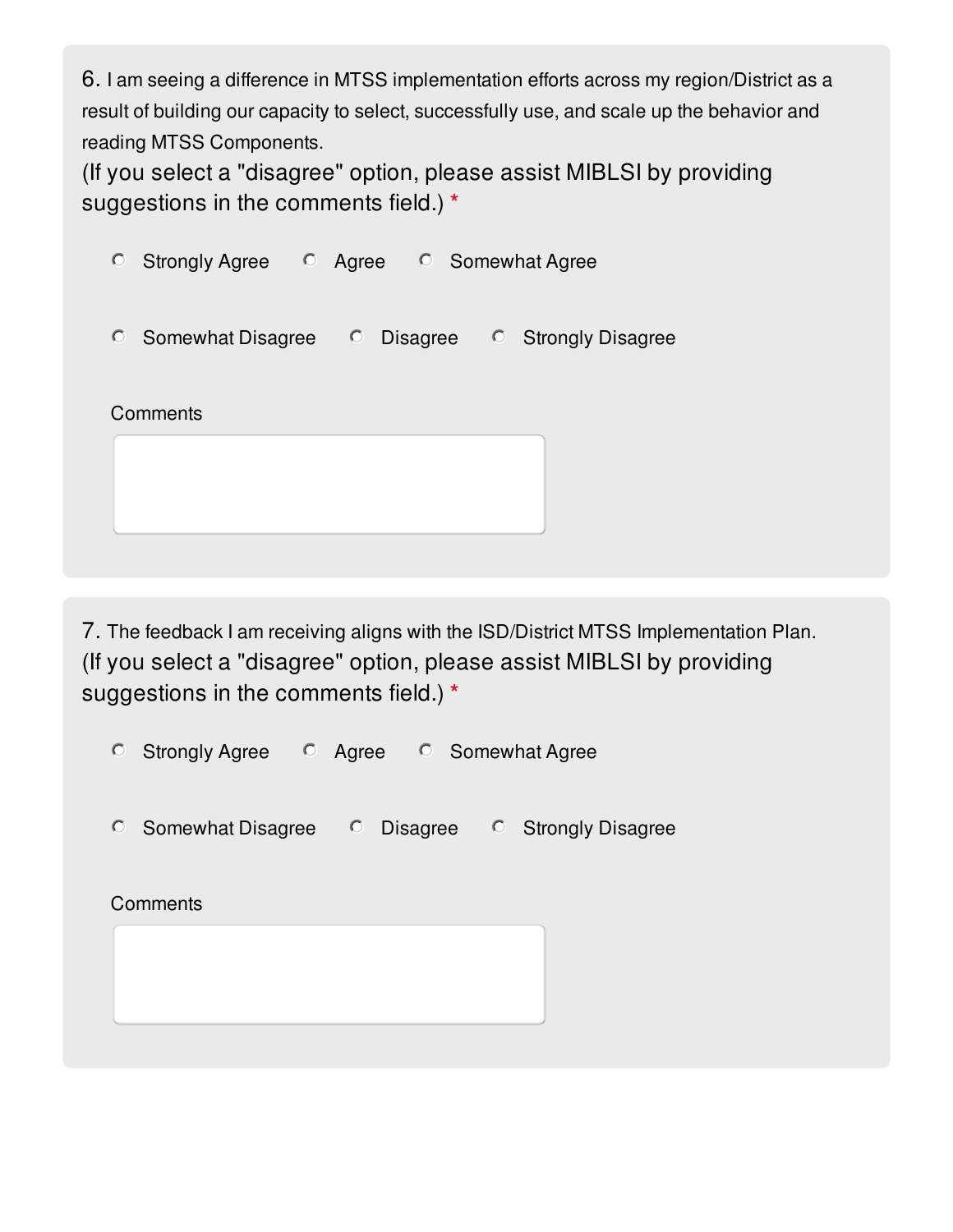8. When the coach provides support (e.g., templates, assistance with action planning, examples) and feedback, I know the next steps to take.

(If you select a "disagree" option, please assist MIBLSI by providing suggestions in the comments field.) **\***

| $\circ$<br><b>Strongly Agree</b> | $\circ$ Agree | <b>C</b> Somewhat Agree                 |
|----------------------------------|---------------|-----------------------------------------|
| $\circ$<br>Somewhat Disagree     | $\circ$       | Disagree <sup>O</sup> Strongly Disagree |
| Comments                         |               |                                         |
|                                  |               |                                         |

9. When the coach provides new learning to our RIT/DIT (e.g., explanation of the concepts the team is learning, worked examples, templates), (s)he assists us in adapting the learning given the local context of our region/district.

(If you select a "disagree" option, please assist MIBLSI by providing suggestions in the comments field.) **\***

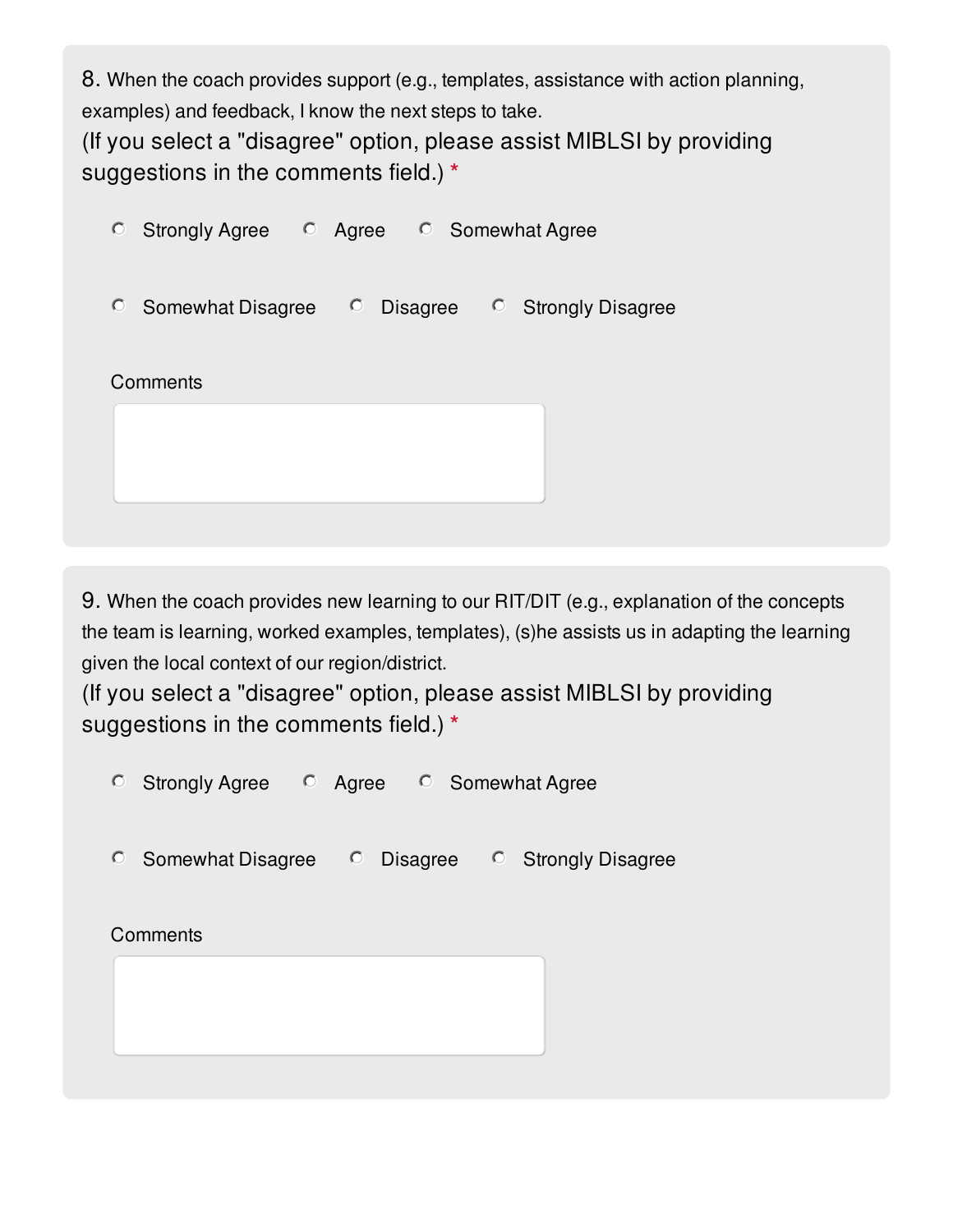10. When the coach agrees to do something, (s)he follows through per the agreed upon timeline.

(If you select a "disagree" option, please assist MIBLSI by providing suggestions in the comments field.) **\***

| <b>C</b> Strongly Agree    | $\circ$ Agree $\circ$ Somewhat Agree |                            |
|----------------------------|--------------------------------------|----------------------------|
| <b>C</b> Somewhat Disagree | Disagree<br>$\circ$                  | <b>C</b> Strongly Disagree |
| Comments                   |                                      |                            |
|                            |                                      |                            |
|                            |                                      |                            |

## **Liaison-Specific Questions**

### **Page entry logic:**

This page will show when: #2 Question "There will be three brief additional questions for Liaisons to answer. Please select whether or not you serve in that role." is one of the following answers ("Yes, I also serve in the Liaison role")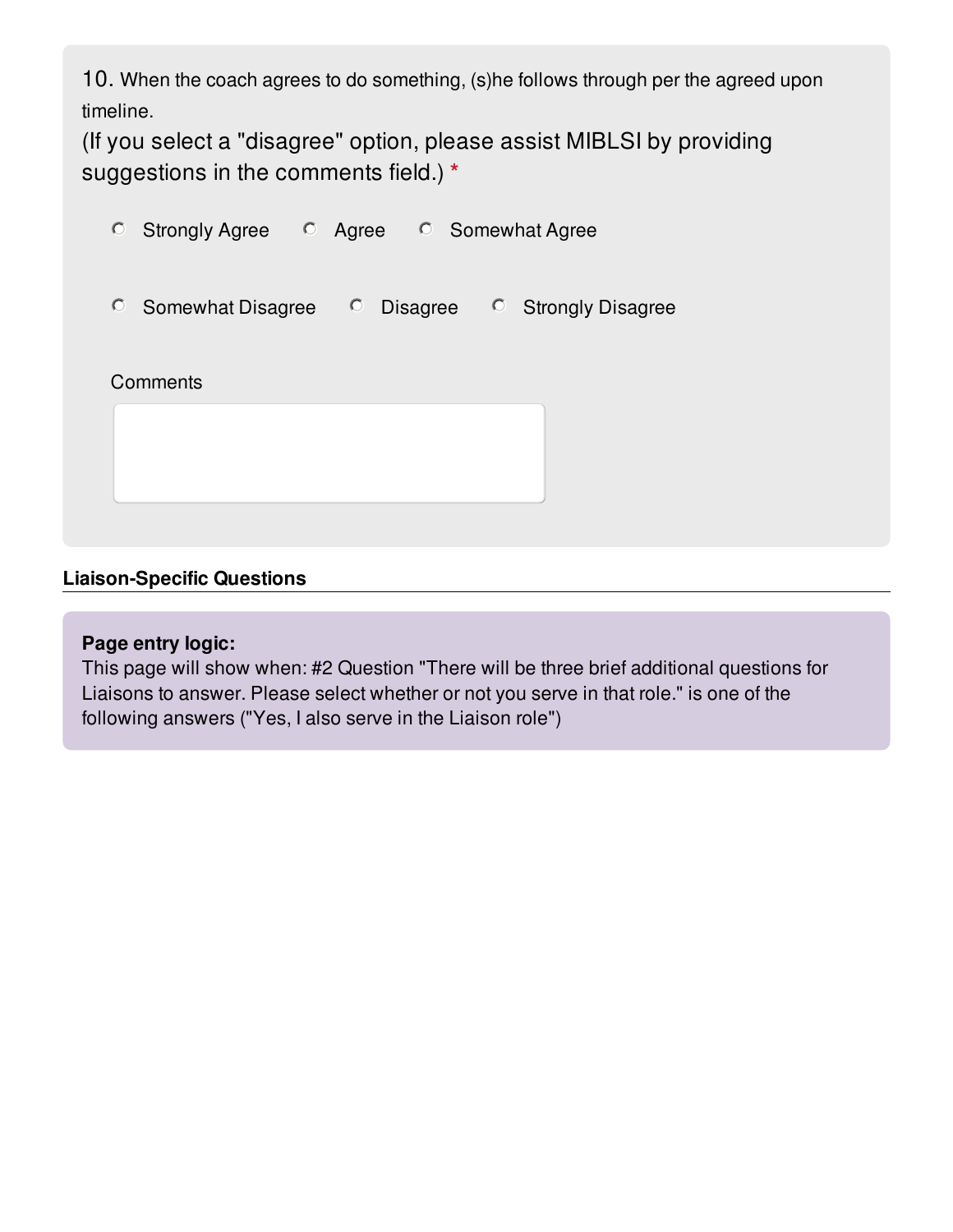11. I am kept informed about critical aspects of the MIBLSI implementation process. (If you select a "disagree" option, please assist MIBLSI by providing suggestions in the comments field.) **\***



12. The level of communication I have with my ISD's/District's coach is adequate. (If you select a "disagree" option, please assist MIBLSI by providing suggestions in the comments field.) **\***

 $\circ$  Strongly Agree  $\circ$  Agree  $\circ$  Somewhat Agree

| Somewhat Disagree | Disagree | <b>Strongly Disagree</b> |
|-------------------|----------|--------------------------|
|                   |          |                          |

**Comments**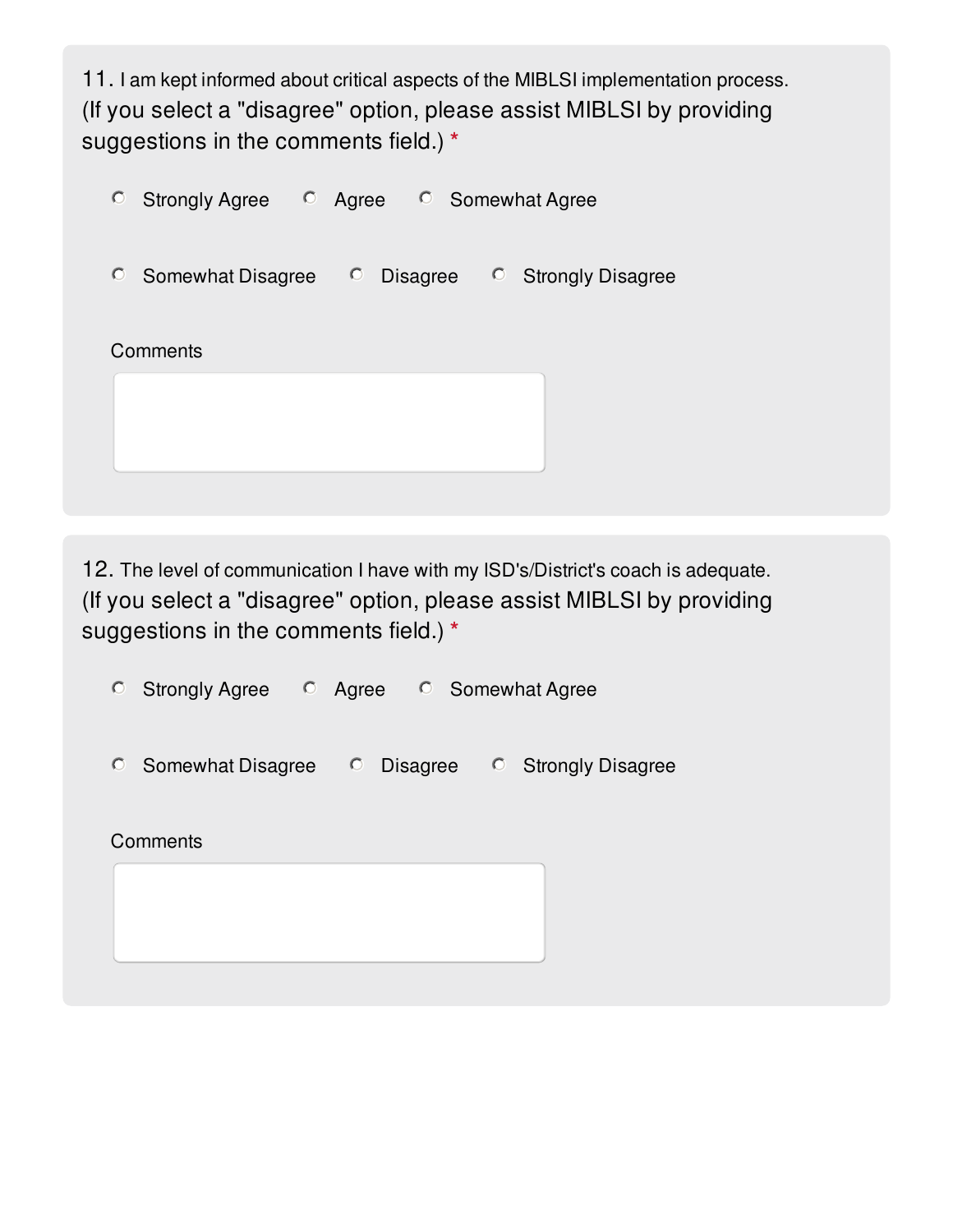13. I perceive the MTSS implementation work as helpful for achieving my ISD's/District's goals for improving student outcomes.

(If you select a "disagree" option, please assist MIBLSI by providing suggestions in the comments field.) **\***

| $\circ$<br><b>Strongly Agree</b> | $\circ$ Agree $\circ$ Somewhat Agree |                                         |
|----------------------------------|--------------------------------------|-----------------------------------------|
| $\circ$<br>Somewhat Disagree     | $\circ$                              | Disagree <sup>O</sup> Strongly Disagree |
| Comments                         |                                      |                                         |
|                                  |                                      |                                         |

## **Additional Feedback**

14. What other feedback on the **MIBLSI Implementation Specialist coaching supports** would you like to share?

15. What other feedback on the **MIBLSI project** would you like to share?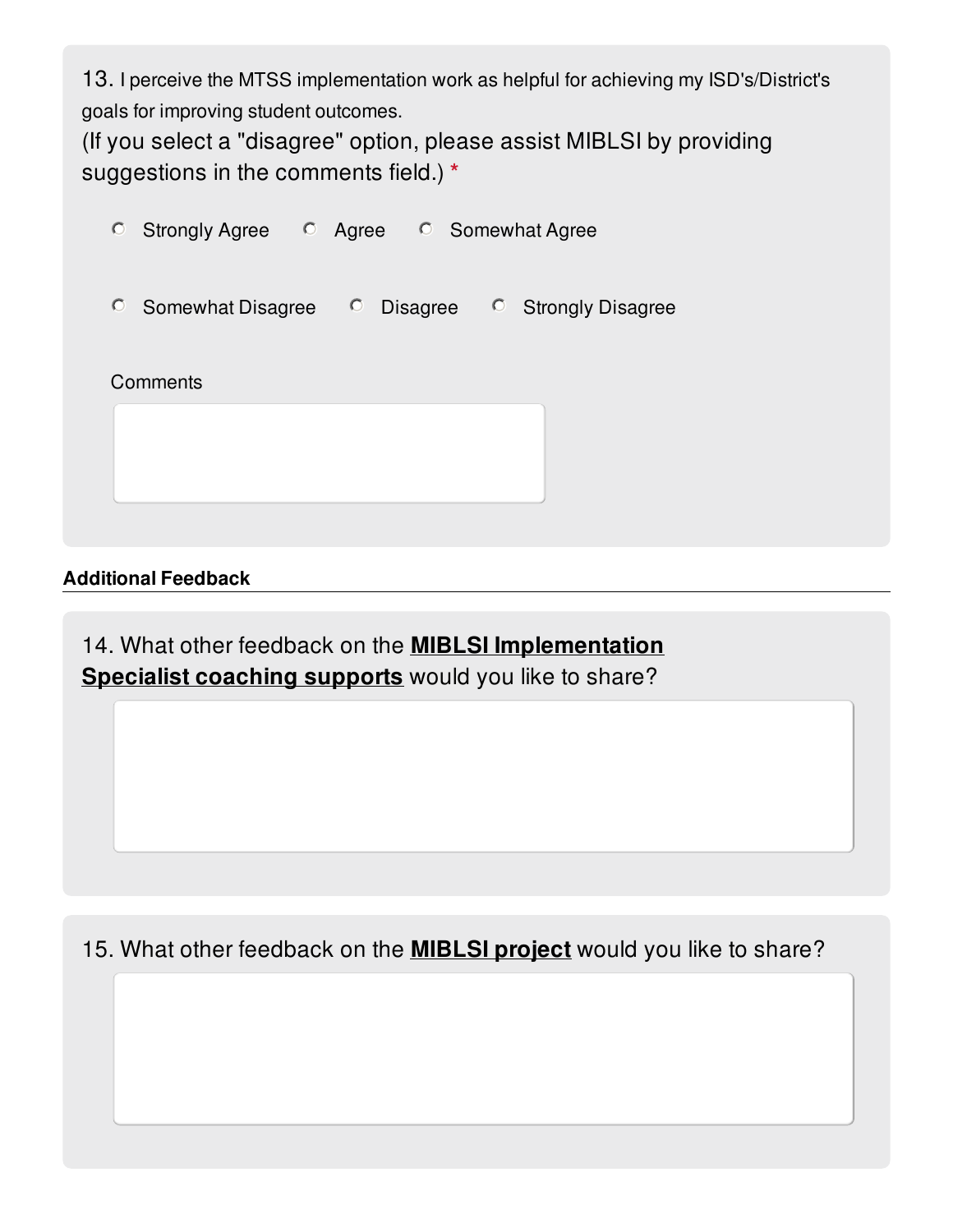Thank you for providing feedback on the MIBLSI Implementation Specialist coaching supports!

Hidden unless: #1 Question "Select your district or ISD" is one of the following answers ("Chippewa Hills School District")

Sarah email

**To:** , (sweaver@miblsimtss.org,kstmartin@miblsimtss.org)

**From:** noreply@surveygizmo.comveyGizmo (noreply@surveygizmo.com)

**Subject:** New Coaching Feedback

Hidden unless: #1 Question "Select your district or ISD" is one of the following answers ("Montcalm Area ISD","Muskegon Heights Public School Academy System","Portland Public Schools")

Courtney email

**To:** Courtney,Courtney (cbuck@miblsimtss.org,kstmartin@miblsimtss.org)

**From:** SurveyGizmo (noreply@surveygizmo.com)

**Subject:** New Coaching Feedback

Hidden unless: #1 Question "Select your district or ISD" is one of the following answers ("Swartz Creek Community Schools")

Tami email

**To:** Tami,Tami (tmorrow@miblsimtss.org,kstmartin@miblsimtss.org)

**From:** SurveyGizmo (noreply@surveygizmo.com)

**Subject:** New Coaching Feedback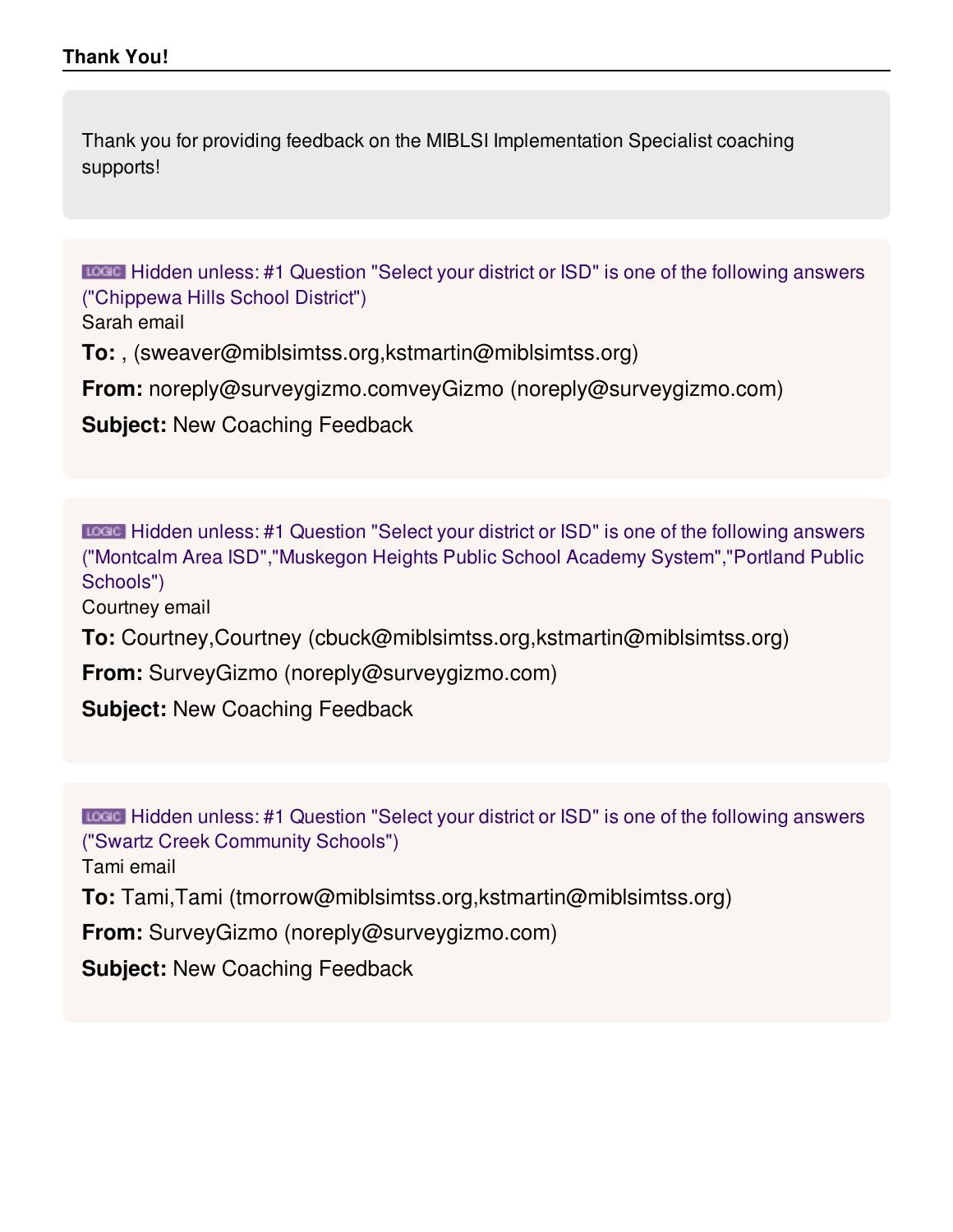Keriann email Hidden unless: #1 Question "Select your district or ISD" is one of the following answers ("Hamilton Community Schools","Hastings Area School District")

**To:** Keriann,Keriann (kpoquette@miblsimtss.org,kstmartin@miblsimtss.org)

**From:** SurveyGizmo (noreply@surveygizmo.com)

**Subject:** New Coaching Feedback

Julie email **To:** Julie,Julie (jnixon@miblsimtss.org,kstmartin@miblsimtss.org) **From:** SurveyGizmo (noreply@surveygizmo.com) **Subject:** New Coaching Feedback Hidden unless: #1 Question "Select your district or ISD" is one of the following answers ("Ionia Public Schools","Saranac Community Schools")

LOGIC Hidden unless: #1 Question "Select your district or ISD" is one of the following answers ("Flint Community Schools")

Kim email

**To:** kstmartin@miblsimtss.org

**From:** SurveyGizmo (noreply@surveygizmo.com)

**Subject:** New Coaching Feedback

Kelly email **To:** ktuomikoski@miblsimtss.org **From:** SurveyGizmo (noreply@surveygizmo.com) **Subject:** New Coaching Feedback Hidden unless: #1 Question "Select your district or ISD" is one of the following answers ("Copper Country ISD")